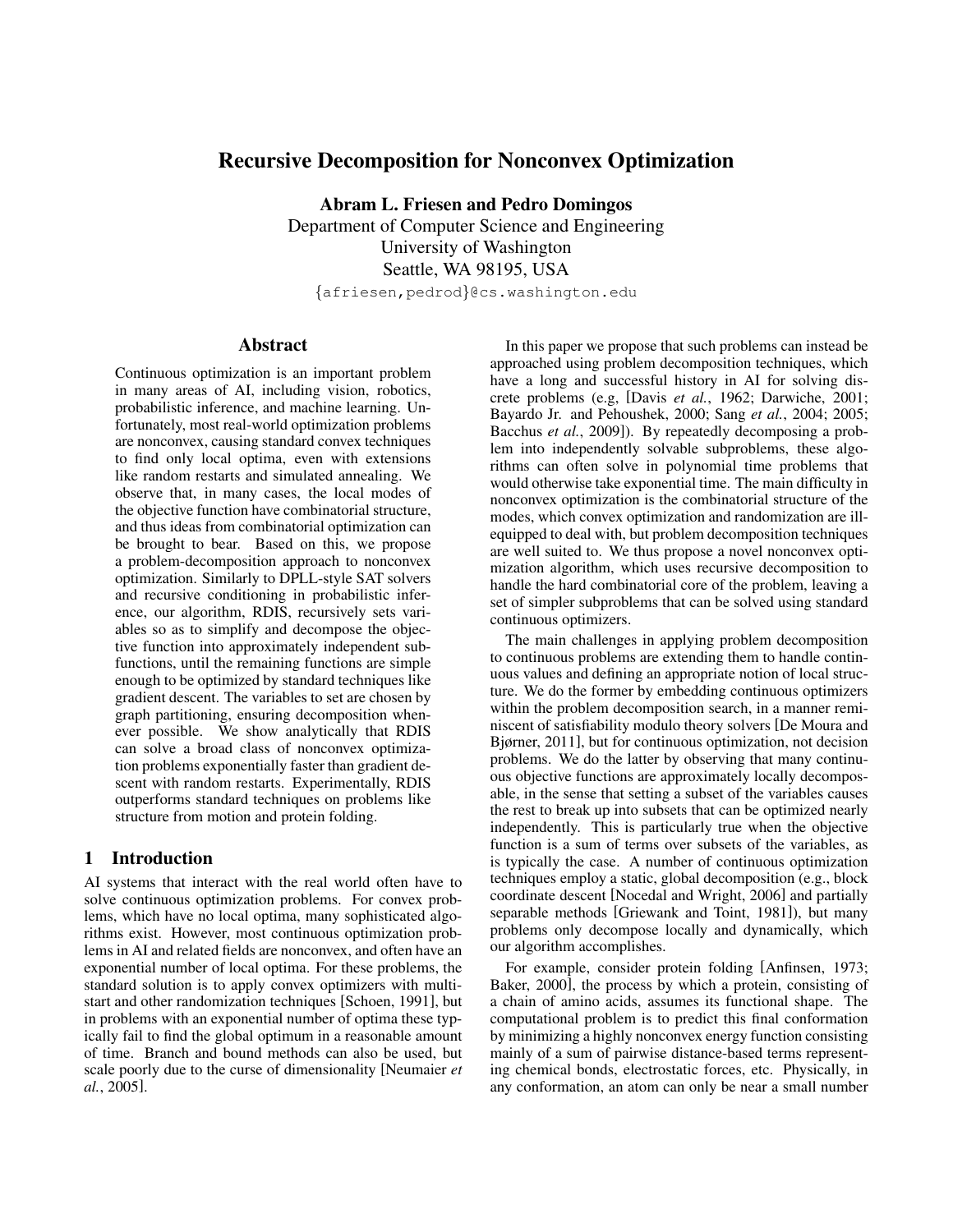of other atoms and must be far from the rest; thus, many terms are negligible in any specific conformation, but each term is non-negligible in some conformation. This suggests that sections of the protein could be optimized independently if the terms connecting them were negligible but that, at a global level, this is never true. However, if the positions of a few key atoms are set appropriately then certain amino acids will never interact, making it possible to decompose the problem into multiple independent subproblems and solve each separately. A local recursive decomposition algorithm for continuous problems can do exactly this.

We first define local structure and then present our algorithm, RDIS, which (asymptotically) finds the global optimum of a nonconvex function by (R)ecursively (D)ecomposing the function into locally (I)ndependent (S)ubspaces. In our analysis, we show that RDIS achieves an exponential speedup versus traditional techniques for nonconvex optimization such as gradient descent with restarts and grid search (although the complexity remains exponential, in general). This result is supported empirically, as RDIS significantly outperforms standard nonconvex optimization algorithms on three challenging domains: structure from motion, highly multimodal test functions, and protein folding.

# 2 Recursive Decomposition for Continuous Optimization

This section presents our nonconvex optimization algorithm, RDIS. We first present our notation and then define local structure and a method for realizing it. We then describe RDIS and provide pseudocode.

In unconstrained optimization, the goal is to minimize an objective function  $f(\mathbf{x})$  over the variables  $\mathbf{x} \in \mathbb{R}^n$ . We focus on functions  $f: \mathbb{R}^n \to \mathbb{R}$  that are continuously differentiable and have a nonempty optimal set  $x^*$  with optimal value  $f^* = f(\mathbf{x}^*) > -\infty$ . Let  $\mathcal{I} = \{1, \ldots, n\}$  be the indices of **x**, let  $C \subseteq \mathcal{I}$ , let  $\mathbf{x}_C \in \mathbb{R}^{|C|}$  be the restriction of **x** to the indices in C, and let  $\rho_C \in \text{domain}(\mathbf{x}_C)$  be a partial assignment where only the variables corresponding to the indices in C are assigned values. We define  $\mathbf{x}|_{\rho_C} \in \mathbb{R}^{n-|C|}$  to be the subspace where those variables with indices in  $C$  are set to the values in  $\rho_C$  (i.e., for some  $\rho_C$  and for all  $i \in C$  we have  $\mathbf{x}|_{\rho_C, i} = \rho_{C, i}$ ). Given  $U = \mathcal{I} \backslash C$  and partial assignment  $\rho_C$ , then, with a slight abuse of notation, we define the restriction of the function to the domain  $\mathbf{x}|_{\rho_C}$  as  $f|_{\rho_C}(\mathbf{x}_U)$ . In the following, we directly partition  $x$  instead of discussing the partition of  $\mathcal I$  that induces it.

## 2.1 Local structure

A function is fully decomposable (separable) if it can be expressed as  $f(\mathbf{x}) = \sum_{i=1}^{n} g_i(x_i)$ . Such functions are easy to optimize, since they decompose with respect to minimization; i.e.,  $\min_{\mathbf{x}} f(\mathbf{x}) = \sum_{i=1}^{n} \min_{x_i} g_i(x_i)$ . Conversely, decomposable nonconvex functions that are optimized without first decomposing them require exponentially more exploration to find the global optimum than the decomposed version. For example, let  $M_f$  be the set of modes of f and let  $M_i$  be the modes of each  $g_i$ . Knowing that f is decomposable allows us to optimize each  $g_i$  independently, giving  $|\dot{M}_f| = \sum_{i=1}^n |M_i|$ 

modes to explore. However, if we instead optimized  $f$  directly, we would have to explore  $\prod_{i=1}^{n} |M_i|$  modes, which is exponential in  $n$ . Unfortunately, fully decomposable functions like  $f$  are rare, as variables generally appear in multiple terms with many different variables and thus the minimization does not trivially distribute. However, decomposition can still be achieved if the function exhibits global or local structure, which we define here.

#### Definition 1.

(a)  $f(\mathbf{x})$  *is globally decomposable if there exists a partition*  $\{ {\bf x}_C, {\bf x}_{U_1}, {\bf x}_{U_2} \}$  of  ${\bf x}$  *such that, for every partial assignment*  $\rho_C, f|_{\rho_C}(\mathbf{x}_{U_1}, \mathbf{x}_{U_2}) = f_1|_{\rho_C}(\mathbf{x}_{U_1}) + f_2|_{\rho_C}(\mathbf{x}_{U_2}).$ 

(b) f(x) *is locally decomposable in the sub* $space \propto |\rho_C|$  if there exists a partition  $\{{\bf x}_C, {\bf x}_{U_1}, {\bf x}_{U_2}\}$  $of$  **x** *and a partial assignment*  $\rho_C$  *such that*  $f|_{\rho_C}(\mathbf{x}_{U_1}, \mathbf{x}_{U_2}) = f_1|_{\rho_C}(\mathbf{x}_{U_1}) + f_2|_{\rho_C}(\mathbf{x}_{U_2}).$ 

(c) f(x) *is approximately locally decomposable in*  $a$  neighbourhood of the subspace  $\mathbf{x}|_{\rho_C}$  if there exists *a* partition  $\{x_C, x_{U_1}, x_{U_2}\}$  of x, partial assignments  $\rho_C, \sigma_C,$  and  $\delta, \epsilon \geq 0$  such that if  $||\sigma_C - \rho_C|| \leq \delta$  then  $|f|_{\sigma_C}(\mathbf{x}_{U_1}, \mathbf{x}_{U_2}) - [f_1|_{\sigma_C}(\mathbf{x}_{U_1}) + f_2|_{\sigma_C}(\mathbf{x}_{U_2})]| \le \epsilon.$ 

Global structure (Definition 1a), while the easiest to exploit, is also the least prevalent. Local structure, which may initially appear limited, subsumes global structure while also allowing different decompositions throughout the space, making it strictly more general. Similarly, approximate local structure subsumes local structure. In protein folding, for example, two amino acids may be pushed either close together or far apart for different configurations of other amino acids. In the latter case, they can be optimized independently because the terms connecting them are negligible. Thus, for different partial configurations of the protein, different approximate decompositions are possible. The independent subspaces that result from local decomposition can themselves exhibit local structure, allowing them to be decomposed in turn. If an algorithm exploits local structure effectively, it never has to perform the full combinatorial optimization. Local structure does not need to exist everywhere in the space, just in the regions being explored. For convenience, we only refer to local structure below, unless the distinction between global or (approximate) local decomposition is relevant.

One method for achieving local decomposition is via (local) simplification. We say that  $f_i(\mathbf{x}_C, \mathbf{x}_U)$  is  $(ap$ *proximately locally) simplifiable* in the subspace  $\mathbf{x}|_{\rho_C}$  defined by partial assignment  $\rho_C$  if, for a given  $\epsilon \geq 0$ ,  $\overline{f_i}|_{\rho_C}(\mathbf{x}_U) - \underline{f_i}|_{\rho_C}(\mathbf{x}_U) \leq 2\epsilon$ , where  $\overline{h}(\mathbf{x})$  and  $\underline{h}(\mathbf{x})$  refer to the upper and lower bounds of  $h(x)$ , respectively. Similarly, f(x) is *(approximately locally) simplified* in the subspace  $\mathbf{x}|_{\rho_C}$  defined by partial assignment  $\rho_C$  if, for a given  $\epsilon \geq 0$ , all simplifiable terms  $f_i|_{\rho_C}(\mathbf{x}_U)$  are replaced by the constant  $k_i = \frac{1}{2} [\overline{f_i}]_{\rho_C} (\mathbf{x}_U) + \underline{f_i}|_{\rho_C} (\mathbf{x}_U)]$ . For a function that is a sum of terms, local decomposition occurs when some of these terms simplify in such a way that the minimization can distribute over independent groups of terms and variables (like component decomposition in Relsat [Bayardo Jr. and Pehoushek, 2000] or in the protein folding example above). Given that there are  $m$  terms in the function, the maximum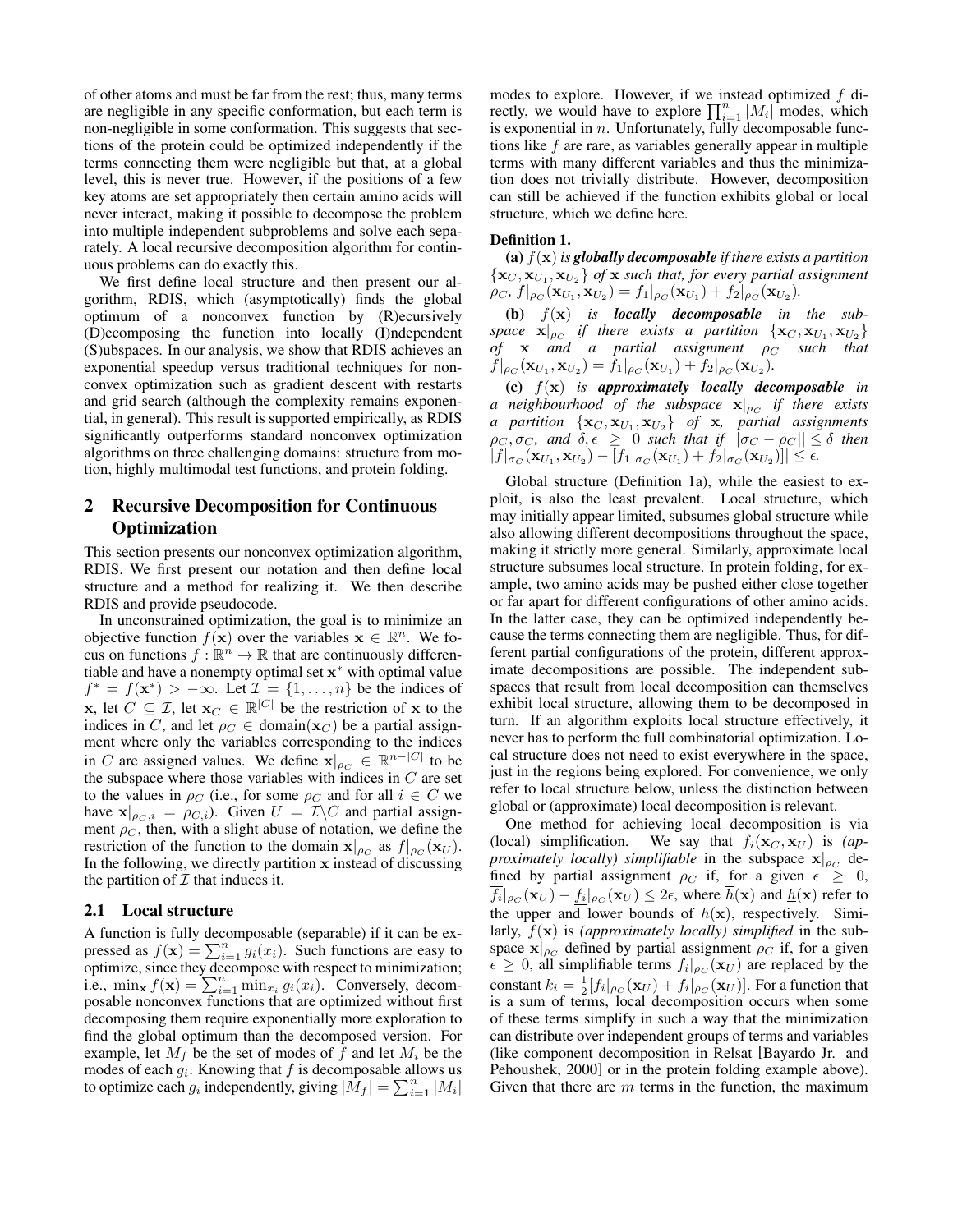possible error in the simplified function versus the true function is  $m \cdot \epsilon$ . However, this would require all terms to be simplified and their true values to be at one of their bounds, which is extremely unlikely; rather, errors in different terms often cancel, and the simplified function tends to remain accurate. Note that  $\epsilon$  induces a tradeoff between acceptable error in the function evaluation and the computational cost of optimization, since a simplified function has fewer terms and thus evaluating it and computing its gradient are both cheaper. While the above definition is for sums of terms, the same mechanism applies to functions that are products of (nonnegative) factors, although error grows multiplicatively here.

## 2.2 The RDIS Algorithm

RDIS is an optimization method that explicitly finds and exploits local decomposition. Pseudocode is shown in Algorithm 1, with subroutines explained in the text. At each level of recursion, RDIS chooses a subset of the variables  $\mathbf{x}_C \subseteq \mathbf{x}$ (inducing a partition  $\{x_C, x_U\}$  of x) and assigns them values  $\rho_C$  such that the simplified objective function  $f|_{\rho_C}(\mathbf{x}_U)$ decomposes into multiple (approximately) independent subfunctions  $f_i|_{\rho_C}(\mathbf{x}_{U_i})$ , where  $\{\mathbf{x}_{U_1}, \dots, \mathbf{x}_{U_k}\}\)$  is a partition of  $x_U$  and  $1 \leq k \leq n$ . RDIS then recurses on each subfunction, globally optimizing it conditioned on the assignment  $x_C = \rho_C$ . When the recursion completes, RDIS uses the returned optimal values (conditioned on  $\rho_C$ ) of  $\mathbf{x}_U$  to choose new values for  $x_C$  and then simplifies, decomposes, and optimizes the function again. This repeats until a heuristic stopping criterion is satisfied.

Algorithm 1 Recursive Decomposition into locally Independent Subspaces (RDIS).

**Input:** Function f, variables x, initial state  $x^0$ , subspace optimizer S, and approximation error  $\epsilon$ .

```
Output: (Approximate) global minimum f^* at state x^*.
  1: function RDIS(f, \mathbf{x}, \mathbf{x}^0, S, \epsilon)
  2: \mathbf{x}_C \leftarrow \text{CHOOSEVARS}(\mathbf{x}) // variable selection
  3: \mathbf{x}_U \leftarrow \mathbf{x} \setminus \mathbf{x}_C, \ f^* \leftarrow \infty, \ \mathbf{x}^* \leftarrow \mathbf{x}^04: repeat
  5: partition \mathbf{x}^* into \{\sigma_C^*, \sigma_U^*\}6: \rho_C \leftarrow S(f|_{\sigma_U^*}(\mathbf{x}_C), \sigma_C^*C ) // value selection
  7: \hat{f}|_{\rho_C}(\mathbf{x}_U) \leftarrow \text{SIMPLIFY}(f|_{\rho_C}(\mathbf{x}_U), \epsilon)8: \{ \hat{f}_i(\mathbf{x}_{U_i}) \} \leftarrow \text{DECOMPOSE}(\hat{f}|_{\rho_C}(\mathbf{x}_U))9: for i = 1, ..., k do // recurse on the components
10: \langle f_i^*, \rho_{U_i} \rangle \leftarrow \text{RDIS}(f_i, \mathbf{x}_{U_i}, \sigma_{U_i}^*<br>
11: f_{\rho}^* \leftarrow \sum_{i=1}^k f_i^*, \ \rho_{U} \leftarrow \bigcup_{i=1}^k \rho_{U_i}\langle \hat{f}_i, \rho_{U_i} \rangle \leftarrow \text{RDIS}(\hat{f}_i, \mathbf{x}_{U_i}, \sigma_{U_i}^*, S, \epsilon)11: f
12: if f^*_{\rho} < f^* then II record new minimum
13: f^* \leftarrow f_\rho^*, \mathbf{x}^* \leftarrow \rho_C \cup \rho_U14: until stopping criterion is satisfied
15: return \langle \bar{f}^*, \mathbf{x}^* \rangle
```
RDIS selects variables (line 2) heuristically, with the goal of choosing a set of variables that enables the largest amount of decomposition, as this provides the largest computational gains. Specifically, RDIS uses a hypergraph partitioning algorithm to determine a small cutset that will decompose the



Figure 1: Visualization of RDIS decomposing the objective function. Vertices (circles) represent variables and edges connect each pair of variables in a term. Left: RDIS selects  $x_C$  (shaded oval). Middle: The function during simplification. Thick edges indicate simplifiable terms. Assigned variables are constant and have been removed. Right: The function after decomposition.

graph; this cutset becomes the selected variables,  $x_C$ . Values for  $x_C$  are determined (line 6) by calling a nonconvex subspace optimizer with the remaining variables  $(\mathbf{x}_U)$  fixed to their current values. The subspace optimizer  $S$  is specified by the user and is customizable to the problem being solved. In our experiments we used multi-start versions of conjugate gradient descent and Levenberg-Marquardt [Nocedal and Wright, 2006]. Restarts occur within line 6: if S converges without making progress then it restarts to a new point in  $x_C$  and runs until it reaches a local minimum.

To simplify the objective function (line 7), RDIS determines which terms are simplifiable (i.e., have sufficiently small bounds) and then simplifies (approximates) these by replacing them with a constant. These terms are not passed to the recursive calls. After variables have been assigned and the function simplified, RDIS locally decomposes (line 8) the simplified function into independent sub-functions (components) that have no overlapping terms or variables and thus can be optimized independently, which is done by recursively calling RDIS on each. See Figure 1 for a visualization of this process. The recursion halts when CHOOSEVARS selects all of x (i.e.,  $x_C = x$  and  $x_U = \emptyset$ ), which occurs when x is small enough that the subspace optimizer can optimize  $f(\mathbf{x})$  directly. At this point, RDIS repeatedly calls the subspace optimizer until the stopping criterion is met, which (ideally) finds the global optimum of  $f|_{\sigma_U^*}(\mathbf{x}_C) = f(\mathbf{x})$  since  $S$  is a nonconvex optimizer. The stopping criterion is userspecified, and depends on the subspace optimizer. If a multistart descent method is used, termination occurs after a specified number of restarts, corresponding to a certain probability that the global optimum has been found. If the subspace optimizer is grid search, then the loop terminates after all values of  $x_C$  have been assigned. More subroutine details are provided in Section 4.

## 3 Analysis

We now present analytical results demonstrating the benefits of RDIS versus standard algorithms for nonconvex optimization. Formally, we show that RDIS explores the state space in exponentially less time than the same subspace optimizer for a class of functions that are locally decomposable, and that it will (asymptotically) converge to the global optimum. Due to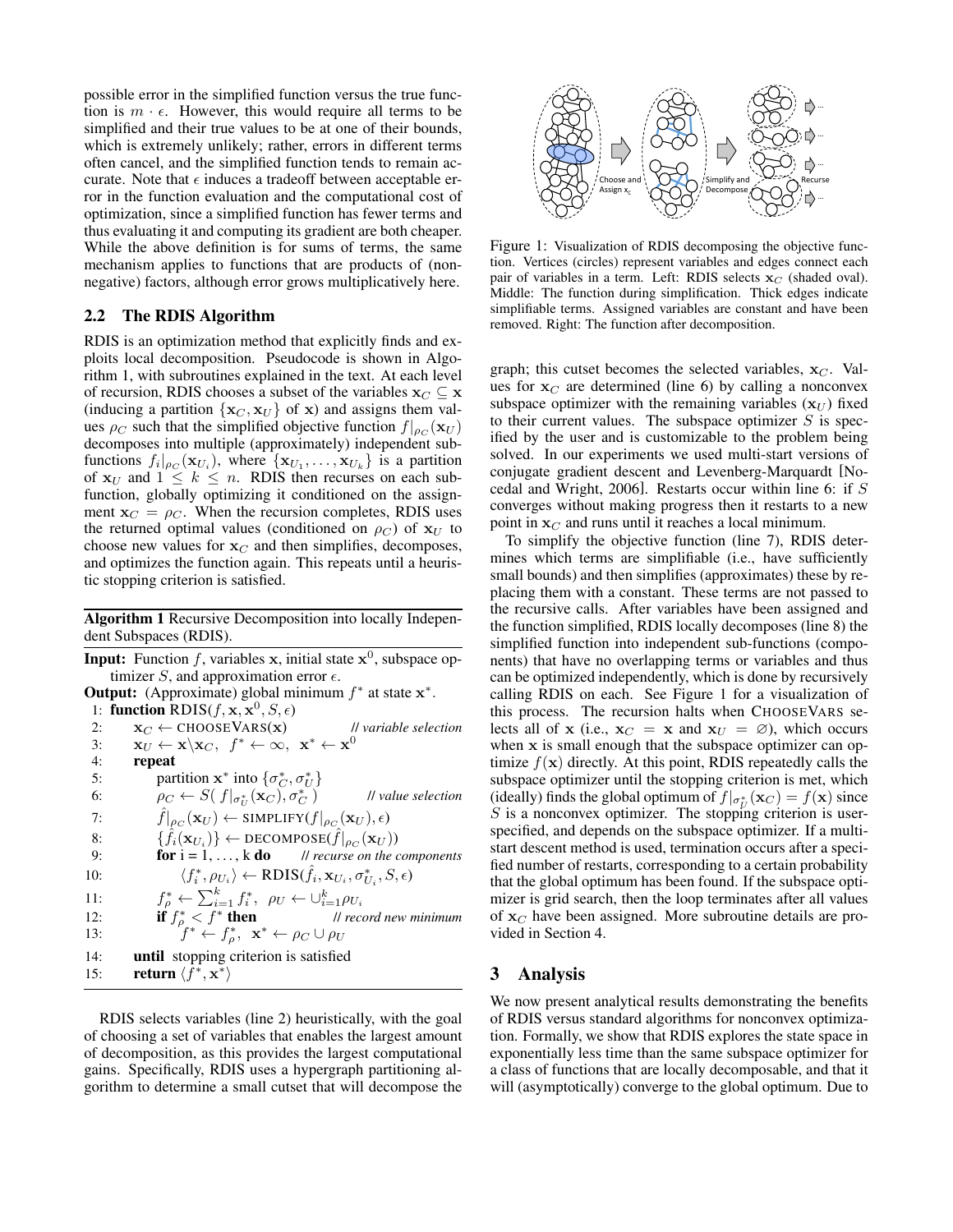space limitations, proofs are presented in the supplementary material.<sup>1</sup> Let the number of variables be  $n$  and the number of values assigned by RDIS to  $x_C$  be  $\xi(d)$ , where d is the size of  $x_C$ . The form of  $\xi(d)$  depends on the subspace optimizer, but can be roughly interpreted as the number of modes of the sub-function  $f|_{\sigma^*_{U}}(\mathbf{x}_{C})$  to explore times a constant factor.

**Proposition 1.** *If, at each level, RDIS chooses*  $\mathbf{x}_C \subseteq \mathbf{x}$  *of size*  $|\mathbf{x}_C| = d$  *such that, for each selected value*  $\rho_C$ *, the simplified*  $f$ unction  $\hat{f}|_{\rho_C}(\mathbf{x}_U)$  *locally decomposes into*  $k > 1$  *indepen*dent sub-functions  $\{\hat{f}_i(\mathbf{x}_{U_i})\}$  with equal-sized domains  $\mathbf{x}_{U_i}$ , *then the time complexity of RDIS is*  $O(\frac{n}{d}\xi(d)^{\log_k(n/d)})$ .

Note that since RDIS uses hypergraph partitioning to choose variables, it will always decompose the remaining variables  $x_U$ . This is also supported by our experimental results; if there were no decomposition, RDIS would not perform any better than the baselines.

From Proposition 1, we can compute the time complexity of RDIS for different subspace optimizers. Let the subspace optimizer be grid search (GS) over a bounded domain of width w with spacing  $\delta$  in each dimension. Then the complexity of grid search is simply  $O((w/\delta)^n) = O(s^n)$ .

Proposition 2. *If the subspace optimizer is grid search, then*  $\xi(d) = (w/\delta)^d = s^d$ , and the complexity of RDIS<sub>GS</sub> is  $O(\frac{n}{d} s^{d \log_k (n/d)}).$ 

Rewriting the complexity of grid search as  $O(s^n)$  =  $O(s^{d(n/d)})$ , we see that it is exponentially worse than the complexity of  $RDIS_{GS}$  when decomposition occurs.

Now consider a descent method with random restarts (DR) as the subspace optimizer. Let the volume of the basin of attraction of the global minimum (the global basin) be  $l^n$  and the volume of the space be  $L<sup>n</sup>$ . Then the probability of randomly restarting in the global basin is  $(l/L)^n = p^n$ . Since the restart behavior of DR is a Bernoulli process, the expected number of restarts to reach the global basin is  $r = p^{-n}$ , from the shifted geometric distribution. If the number of iterations needed to reach the stationary point of the current basin is  $\tau$ then the expected complexity of DR is  $O(\tau p^{-n})$ . If DR is used within RDIS, then we obtain the following result.

Proposition 3. *If the subspace optimizer is DR, then the expected value of* ξ(*d*) *is*  $τp^{-d}$ *, and the expected complexity of RDIS*<sub>DR</sub> is  $O(\frac{n}{d}(\tau p^{-d})^{\log_k(n/d)})$ .

Rewriting the expected complexity of DR as  $O(\tau(p^{-d})^{n/d})$ shows that  $RDIS_{DR}$  is exponentially more efficient than DR.

Regarding convergence, RDIS with  $\epsilon = 0$  converges to the global minimum given certain conditions on the subspace optimizer. For grid search,  $RDIS_{GS}$  returns the global minimum if the grid is finite and has sufficiently fine spacing. For gradient descent with restarts,  $RDIS_{DR}$  will converge to stationary points of  $f(\mathbf{x})$  as long as steps by the subspace optimizer satisfy two technical conditions. The first is an Armijo rule guaranteeing sufficient decrease in  $f$  and the second guarantees a sufficient decrease in the norm of the gradient (see (C1) and (C2) in the supplementary material). These conditions are necessary to show that  $RDIS_{DR}$  behaves like an inexact Gauss-Seidel method [Bonettini, 2011], and thus each limit point of the generated sequence is a stationary point of  $f(\mathbf{x})$ . Given this, we can state the probability with which  $RDIS<sub>DR</sub>$  will converge to the global minimum.

Proposition 4. *If the non-restart steps of RDIS satisfy*  $(C1)$  and  $(C2)$ ,  $\epsilon = 0$ , the number of variables is n, the vol $u$ *me of the global basin is*  $v = l<sup>n</sup>$ *, and the volume of the entire*  $space$  is  $V = L<sup>n</sup>$ , then  $RDIS_{DR}$  returns the global minimum *after* t *restarts, with probability*  $1 - (1 - (v/V))^t$ .

For  $\epsilon > 0$ , we do not yet have a proof of convergence, even in the convex case, since preliminary analysis indicates that there are rare corner cases in which the alternating aspect of RDIS, combined with the simplification error, can potentially result in a non-converging sequence of values; however, we have not experienced this in practice. Furthermore, our experiments clearly show  $\epsilon > 0$  to be extremely beneficial, especially for large, highly-connected problems.

Beyond its discrete counterparts, RDIS is related to many well-known continuous optimization algorithms. If all variables are chosen at the top level of recursion, then RDIS simply reduces to executing the subspace optimizer. If one level of recursion occurs, then RDIS behaves similarly to alternating minimization algorithms (which also have global convergence results [Grippo and Sciandrone, 1999]). For multiple levels of recursion, RDIS has similarities to block coordinate (gradient) descent algorithms (see Tseng and Yun [2009] and references therein). However, what sets RDIS apart is that decomposition in RDIS is determined locally, dynamically, and recursively. Our analysis and experiments show that exploiting this can lead to substantial performance improvements.

## 4 RDIS Subroutines

In this section, we present the specific choices we've made for the subroutines in RDIS, but note that others are possible and we intend to investigate them in future work.

Variable Selection. Many possible methods exist for choosing variables. For example, heuristics from satisfiability may be applicable (e.g., VSIDS [Moskewicz *et al.*, 2001]). However, RDIS uses hypergraph partitioning in order to ensure decomposition whenever possible. Hypergraph partitioning splits a graph into  $k$  components of approximately equal size while minimizing the number of hyperedges cut. To maximize decomposition, RDIS should choose the smallest block of variables that, when assigned, decomposes the remaining variables. This corresponds exactly to the set of edges cut by hypergraph partitioning on a hypergraph that has a vertex for each term and a hyperedge for each variable that connects the terms that variable is in (note that this is the inverse of Figure 1). RDIS maintains such a hypergraph and uses the PaToH hypergraph partitioning library [Catalyurek] and Aykanat, 2011] to quickly find good, approximate partitions. A similar idea was used in Darwiche and Hopkins 2001 to construct d-trees for recursive conditioning; however, they only apply hypergraph partitioning once at the beginning, whereas RDIS performs it at each level of the recursion.

While variable selection could be placed inside the loop, it would repeatedly choose the same variables because hypergraph partitioning is based on the graph structure. However, RDIS still exploits local decomposition because the variables

<sup>1</sup> http://cs.uw.edu/homes/pedrod/papers/ijcai15sp.pdf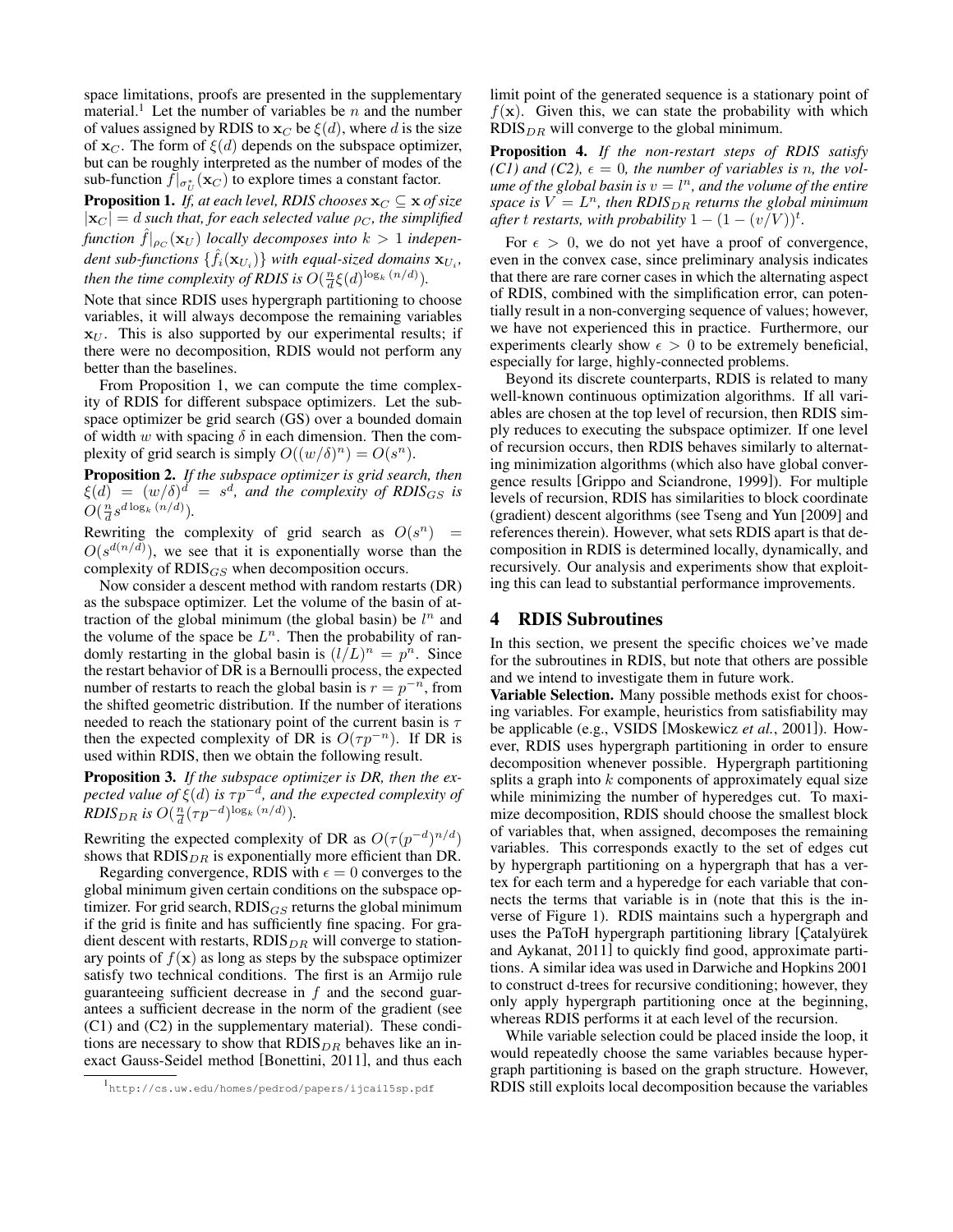and terms at each level of recursion vary based on local structure. In addition, edge and vertex weights could be set based on current bounds or other local information.

Value Selection. RDIS can use any nonconvex optimization subroutine to choose values, allowing the user to pick an optimizer appropriate to their domain. In our experiments, we use multi-start versions of both conjugate gradient descent and Levenberg-Marquardt, but other possibilities include Monte Carlo search, quasi-Newton methods, and simulated annealing. We experimented with both grid search and branch and bound, but found them practical only for easy problems. In our experiments, we have found it helpful to stop the subspace optimizer early, because values are likely to change again in the next iteration, making quick, approximate improvement more effective than slow, exact improvement.

Simplification and Decomposition. Simplification is performed by checking whether each term (or factor) is simplifiable and, if it is, setting it to a constant and removing it from the function. RDIS knows the analytical form of the function and uses interval arithmetic [Hansen and Walster, 2003] as a general method for computing and maintaining bounds on terms to determine simplifiability. RDIS maintains the connected components of a dynamic graph [Holm *et al.*, 2001] over the variables and terms (equivalent in structure to a factor or co-occurrence graph). Components in RDIS correspond exactly to the connected components in this graph. Assigned variables and simplified terms are removed from this graph, potentially inducing local decomposition.

Caching and Branch & Bound. RDIS' similarity to model counting algorithms suggests the use of component caching and branch and bound (BnB). We experimented with these and found them effective when used with grid search; however, they were not beneficial when used with descentbased subspace optimizers, which dominate grid-searchbased RDIS on non-trivial problems. For caching, this is because components are almost never seen again, due to not reencountering variable values, even approximately. For BnB, interval arithmetic bounds tended to be overly loose and no bounding occurred. Our experience suggests that this is because the descent-based optimizer effectively focuses exploration on the minima of the space, which are typically close in value to the current optimum. However, we believe that future work on caching and better bounds would be beneficial.

# 5 Experimental Results

We evaluated RDIS on three difficult nonconvex optimization problems with hundreds to thousands of variables: structure from motion, a high-dimensional sinusoid, and protein folding. Structure from motion is an important problem in vision, while protein folding is a core problem in computational biology. We ran RDIS with a fixed number of restarts at each level, thus not guaranteeing that we found the global minimum. For structure from motion, we compared RDIS to that domain's standard technique of Levenberg-Marquardt (LM) [Nocedal and Wright, 2006] using the levmar library [Lourakis, 2004], as well as to a block-coordinate descent version (BCD-LM). In protein folding, gradientbased methods are commonly used to determine the lowest



Figure 2: Minimum value found in one hour for increasing sizes of bundle adjustment problem (y-axis is log scale).

energy configuration of a protein, so we compared RDIS to conjugate gradient descent (CGD) and a block-coordinate descent version (BCD-CGD). CGD and BCD-CGD were also used for the high-dimensional sinusoid. Blocks were formed by grouping contextually-relevant variables together (e.g., in protein folding, we never split up an amino acid). We also compared to ablated versions of RDIS. RDIS-RND uses a random variable selection heuristic and RDIS-NRR does not use any internal random restarts (i.e., it functions as a convex optimizer) but does have top-level restarts. In each domain, the optimizer we compare to was also used as the subspace optimizer in RDIS. All experiments were run on the same cluster. Each computer in the cluster was identical, with two 2.33GHz quad core Intel Xeon E5345 processors and 16GB of RAM. Each algorithm was limited to a single thread. Further details can be found in the supplementary material.

Structure from Motion. Structure from motion is the problem of reconstructing the geometry of a 3-D scene from a set of 2-D images of that scene. It consists of first determining an initial estimate of the parameters and then performing nonlinear optimization to minimize the squared error between a set of 2-D image points and a projection of the 3-D points onto camera models [Triggs *et al.*, 2000]. The latter, known as bundle adjustment, is the task we focus on here. Global structure exists, since cameras interact explicitly with points, creating a bipartite graph structure that RDIS can decompose, but (nontrivial) local structure does not exist because the bounds on each term are too wide and tend to include  $\infty$ . The dataset used is the 49-camera, 7776-point data file from the Ladybug dataset [Agarwal *et al.*, 2010]

Figure 2 shows performance on bundle adjustment as a function of the size of the problem, with a log scale y-axis. Each point is the minimum error found after running each algorithm for 5 hours. Each algorithm is given the same set of restart states, but algorithms that converge faster may use more of these. Since no local structure is exploited, Figure 2 effectively demonstrates the benefits of using recursive decomposition with intelligent variable selection for nonconvex optimization. Decomposing the optimization across independent subspaces allows the subspace optimizer to move faster, further, and more consistently, allowing RDIS to dominate the other algorithms. Missing points are due to algorithms not returning any results in the allotted time.

High-dimensional Sinusoid. The second domain is a highlymultimodal test function defined as a multidimensional sinu-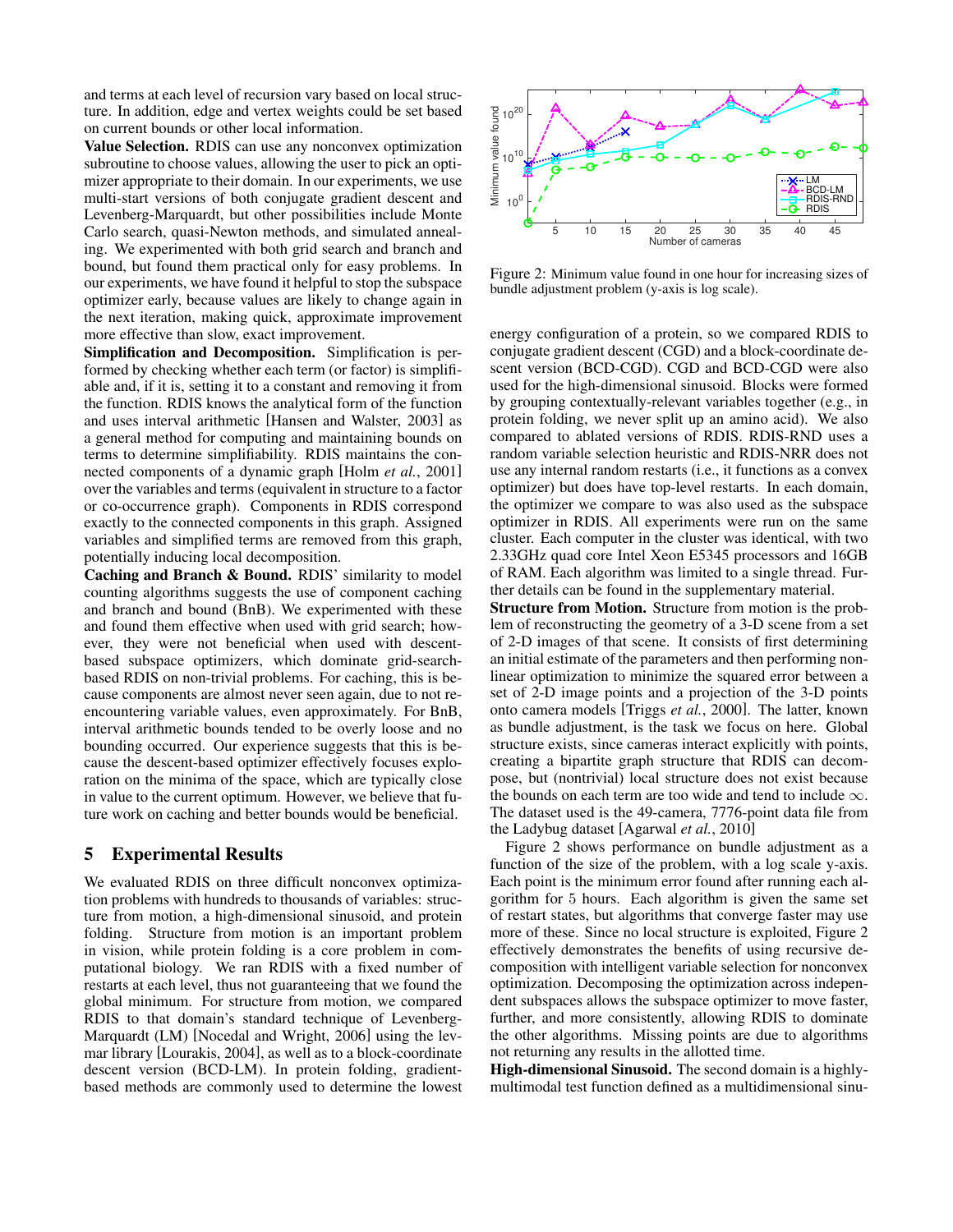

Figure 3: A comparison of the best minima found as a function of time for three different arities of the high-dimensional sinusoid.



Figure 4: Minimum value (energy) found on 21 different proteins.

soid placed in the basin of a quadratic, with a small slope to make the global minimum unique. The arity of this function (i.e., the number of variables contained in each term) is controlled parametrically. Functions with larger arities contain more terms and dependencies, and thus are more challenging. A small amount of local structure exists in this problem.

In Figure 3, we show the current best value found versus time. Each datapoint is from a single run of an algorithm using the same set of top-level restarts, although, again, algorithms that converge faster use more of these. RDIS outperforms all other algorithms, including RDIS-NRR. This is due to the nested restart behavior afforded by recursive decomposition, which allows RDIS to effectively explore each subspace and escape local minima. The poor initial performance of RDIS for arities 8 and 12 is due to it being trapped in a local minimum for an early variable assignment while performing optimizations lower in the recursion. However, once the lowlevel recursions finish it escapes and finds the best minimum without ever performing a top level restart (Figure 2 in the supplementary material contains the full trajectories).

Protein Folding. The final domain is sidechain placement for protein folding with continuous angles between atoms. Amino acids are composed of a backbone segment and a sidechain. Sidechain placement requires setting the sidechain angles with the backbone atoms fixed. It is equivalent to finding the MAP assignment of a continuous pairwise Markov random field (cf., Yanover *et al.* [2006]). Significant local structure is present in this domain. Test proteins were selected from the Protein Data Bank [Berman *et al.*, 2000] with sequence length 300-600 such that the sequences of any two did not overlap by more than 30%.

Figure 4 shows the results of combining all aspects of RDIS, including recursive decomposition, intelligent variable



Figure 5: RDIS-NRR's minimum energy found and total time taken versus  $\epsilon$ , on protein 3EEQ (ID 9). The x-axis is log scale.

selection, internal restarts, and local structure on a difficult problem with significant local structure. Each algorithm is run for 48 hours on each of 21 proteins of varying sizes. RDIS is run with both  $\epsilon = 1.0$  and  $\epsilon = 2.0$  and both results are shown on the figure. RDIS outperforms CGD and BCD-CGD on all proteins, often by a very large amount.

Figure 5 demonstrates the effect of  $\epsilon$  on RDIS for protein folding. It shows the performance of RDIS-NRR as a function of  $\epsilon$ , where performance is measured both by minimum energy found and time taken. RDIS-NRR is used in order to remove the randomness associated with the internal restarts of RDIS, resulting in a more accurate comparison across multiple runs. Each point on the energy curve is the minimum energy found over the same 20 restarts. Each point on the time curve is the total time taken for all 20 restarts. As  $\epsilon$  increases, time decreases because more local structure is being exploited. In addition, minimum energy actually decreases initially. We attribute this to the smoothing caused by increased simplification, allowing RDIS to avoid minor local minima in the objective function.

## 6 Conclusion

This paper proposed a new approach to solving hard nonconvex optimization problems based on recursive decomposition. RDIS decomposes the function into approximately locally independent sub-functions and then optimizes these separately by recursing on them. This results in an exponential reduction in the time required to find the global optimum. In our experiments, we show that problem decomposition enables RDIS to systematically outperform comparable methods.

Directions for future research include applying RDIS to a wide variety of nonconvex optimization problems, further analyzing its theoretical properties, developing new variable and value selection methods, extending RDIS to handle hard constraints, incorporating discrete variables, and using similar ideas for high-dimensional integration.

#### Acknowledgments

This research was partly funded by ARO grant W911NF-08- 1-0242, ONR grants N00014-13-1-0720 and N00014-12-1- 0312, and AFRL contract FA8750-13-2-0019. The views and conclusions contained in this document are those of the authors and should not be interpreted as necessarily representing the official policies, either expressed or implied, of ARO, ONR, AFRL, or the United States Government.